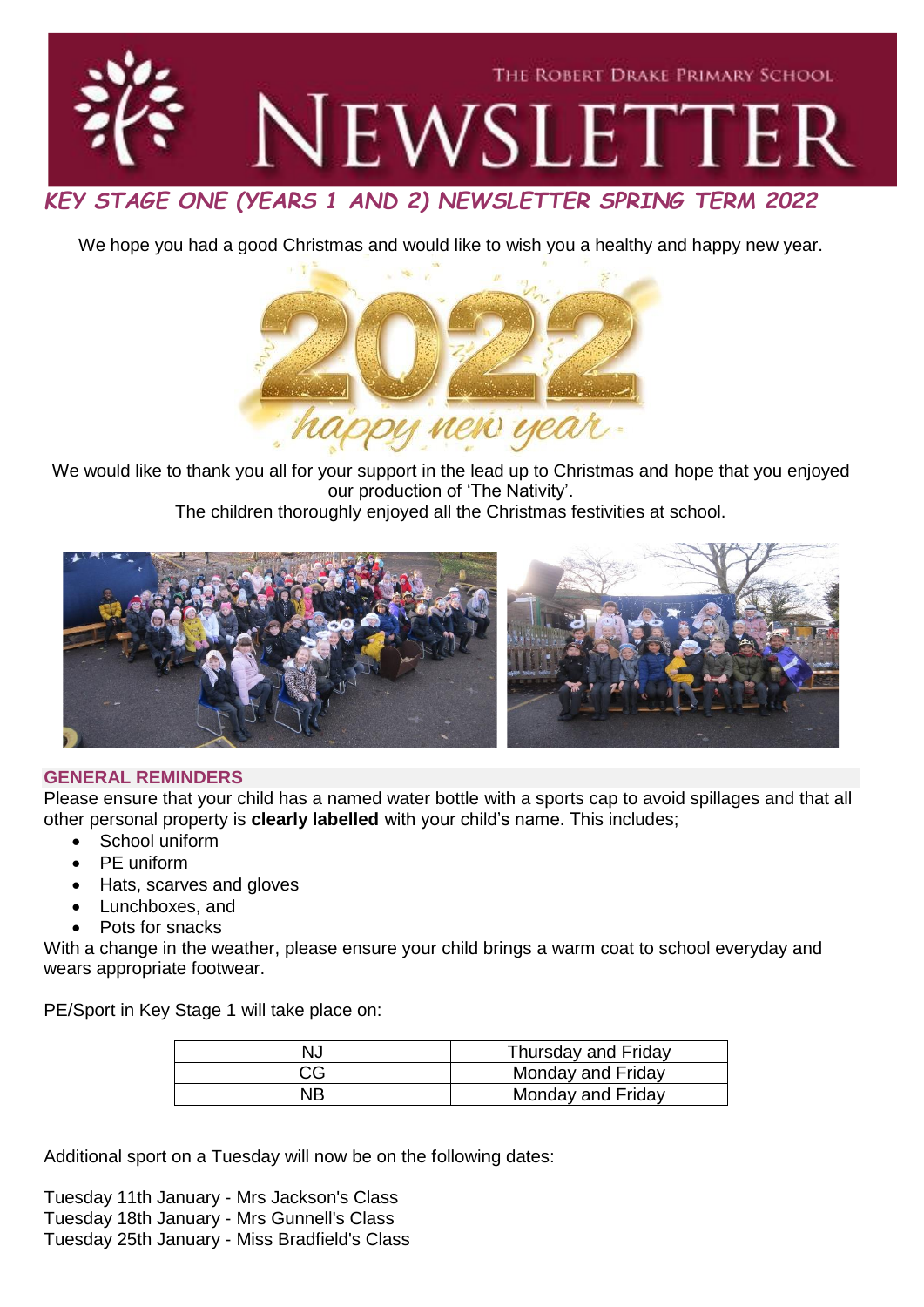Tuesday 1st February - Mrs Jackson's Class Tuesday 8th February - Mrs Gunnell's Class

Week Beginning 14th February - Half Term

Tuesday 22nd February - Miss Bradfield's Class Tuesday 1st March - Mrs Jackson's Class Tuesday 8th March - Mrs Gunnell's Class Tuesday 15th March - Miss Bradfield's Class Tuesday 22nd March - Mrs Jackson's Class Tuesday 29th March - Mrs Gunnell's Class

Please ensure your child wears their PE uniform on the above days.

## **JEWELLERY**

Jewellery should not be worn. Only ear studs are permitted (no hoops). Earrings must be removed before school on PE days.



In Maths we will be studying: Week 1 Addition and Subtraction Week 2 Addition and Subtraction Week 3 Multiplication and Division Week 4 Multiplication and Division Week 5 Fractions Week 6 Geometry Week 7 Measure Week 8 Measure Week 9 Measure Week 10 Y1 – Statistics Yr2 – Estimation Week 11 Yr 1 – Statistics Yr 2 – Revision of Number Facts Week12 – Theme Week



In English we will be studying: Week 1 Recount and types of sentences Week 2 Sentence Stacking Week 3 Sentence Stacking Week 4 Instructional Writing Week 5 Assessment Week Week 6 Theme Week – Art Challenge Week 7 Traditional Tales Week 8 Traditional Tales and World Book Day Week 9 Diary Writing – Linked with History WW1 Week 10 Shakespeare Week Week 11 Assessment Week Week 12 Theme Week